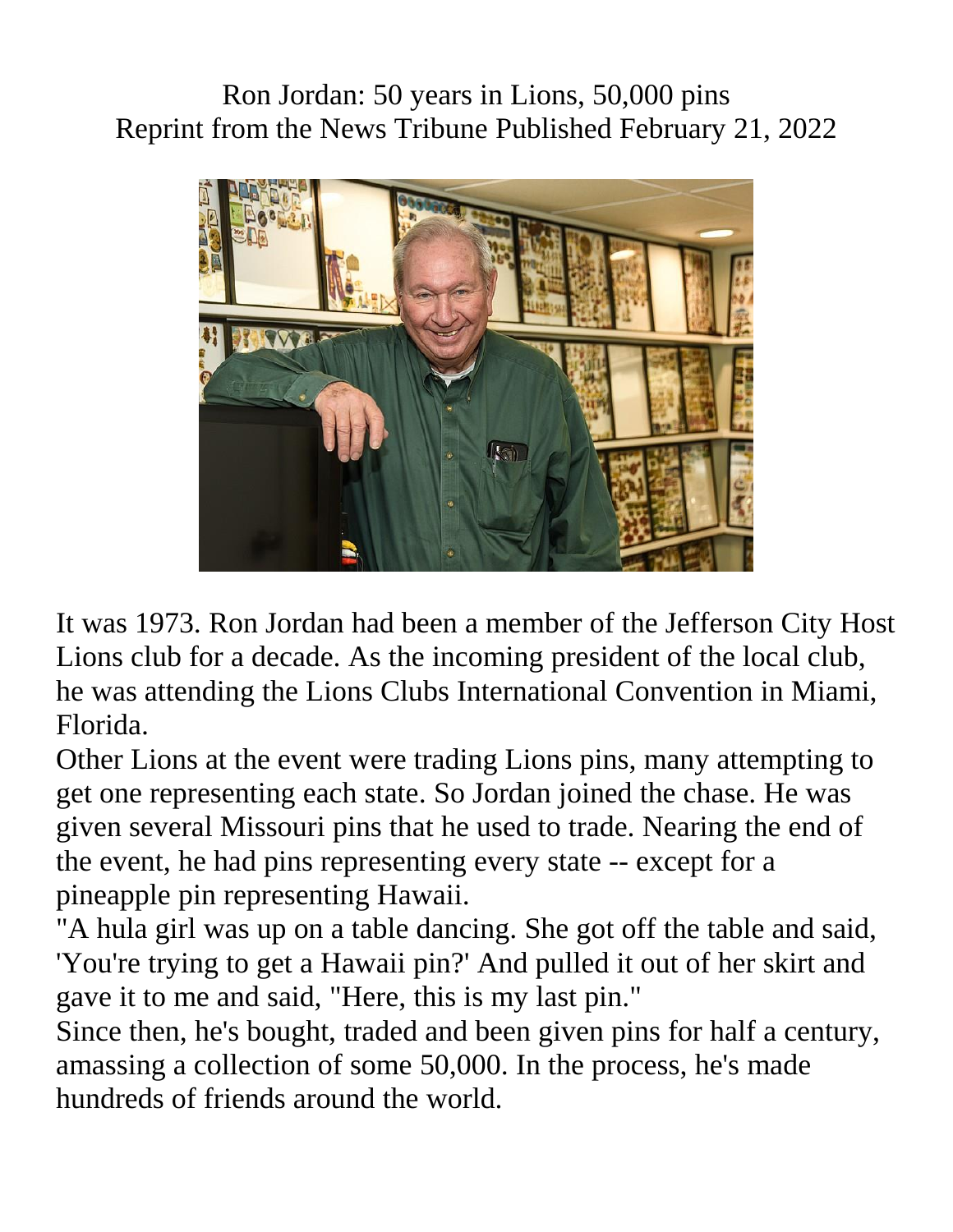Many state Lions clubs started producing pins in the mid-'50s. They were initially called "friendship pins."

"It started as a way to connect people. You gave a friendship pin and a handshake. Now, it's gotten to be a big, big business," Jordan said. Jordan has been in insurance sales most of his life. He started West Side Insurance. He has since sold the business but still works there. By the 1960s, states started putting Lions emblems and state names on

them or the year and location of conventions.

Now, there are Lions meetings just for pin traders. The Lions International Trading Pin Club has about 1,500 members.

Jordan figures his collection of pins probably ranks in the top 10 of all Lions Club pin collectors. Still, he probably needs 2,000-3,000 pins to have a complete collection. Each time he attends a pin-trading convention, he gets some of those missing pins. But he suspects he'll never have a full collection.

Jordan's wife, Carol, also is a member of the Jefferson City Host Lions club, but she leaves the pin collecting to him.

Pins typically cost \$2, but older pins can be rare and valuable.

Jordan doesn't have any favorite pins, but some have special meaning. One is a Missouri Pin Trader club set featuring Santa and five mules subbing for reindeer. It was designed by Jordan and won first place in a competition.

Jordan was offered \$1,400 for a 1959 Missouri mule pin, the state Lions Club's first pin. But he turned the person down because he received it as a gift. A friend, who collected the pins, had died, and his wife gave the pin to Jordan.

Why does he keep collecting and trading pins? In a word, fellowship. "I could sit in a bar and drink. I could spend a lot of money on fishing, buying a bass boat," he said. "I think that we're all looking for some type of hobby to fill in our spare time and this is a hobby that I've enjoyed and met friends. I wouldn't trade it for anything."